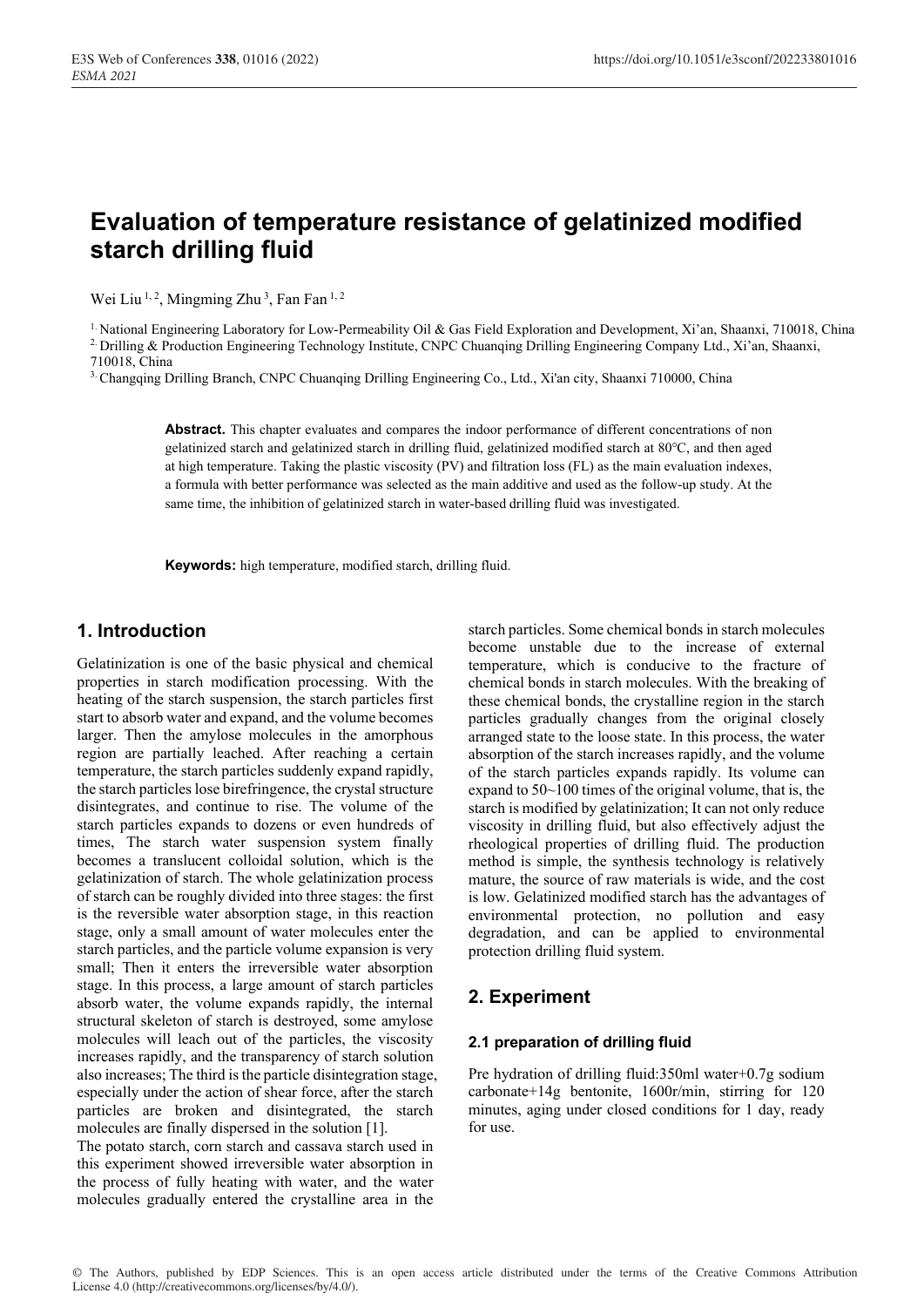#### **2.2 performance evaluation of starch drilling fluid**

According to GB/t16783.1-2006, the plastic viscosity (PV, mPa•s), filtration loss (FL, ML) and other performance parameters of drilling fluids with different concentrations of cassava, potato and corn starch after hot rolling at different temperatures are evaluated. From four different amounts of starch selected in the experiment: 0.5%, 1.0%, 1.5% and 2.0%, the amount with the best temperature resistance (low filtration) and good lubricity (low plastic viscosity) was selected as the experimental standard of gelatinization modification [2,3].

### **2.3 comparative analysis of performance characteristics of starch gelatinized modified drilling fluid**

The starch with the best performance was used as the experimental standard of gelatinization modification, and the starch: distilled water = 1:4 was mixed and stirred

Gelatinized starch was prepared by fully gelatinizing in a water bath at 80℃ for 5 minutes. It was added to the drilling fluid solution, stirred at 1600r/min for 120 minutes, and aged under closed conditions for 1 day. This paper mainly evaluates the plastic viscosity, filtration loss and other performance parameters of three starch gelatinized modified drilling fluids after hot rolling at different temperatures, and selects the gelatinized starch with the best temperature resistance.

### **2.4 linear expansion rate of Bentonite**

According to sy-t6335-1997, the inhibition performance of distilled water, KCl solution with the same concentration and gelatinized starch drilling fluid treatment mud with the best temperature resistance are evaluated respectively, the expansion amount of bentonite of drilling fluid treatment mud at different times is evaluated, compared with distilled water and KCl solution, and the expansion rate is calculated according to the expansion amount to draw the curve .

### **3. Results and Discussion**

### **3.1 Characterization of starch**

Different concentrations of potato, corn and cassava starch were added to the fresh water base mud at room temperature. The plastic viscosity PV(mPa•s), dynamic shear YP(PA), apparent viscosity AV(mPa•s), filtration loss FL(ML) and other performance parameters of the treated mud at room temperature were tested. When 0.50%  $\sim$  2.0% cassava starch was added, compared with 4% fresh water base mud, the filtration loss decreased with the increase of starch dosage, The plastic viscosity basically did not change with the increase of the amount of starch, which was 3mPa•s. when 2.0% cassava starch was added, the filtration rate decreased to 28ml; When  $0.50\% \sim 2.0\%$  potato starch was added, compared with 4% fresh water base mud, the filtration loss decreased with

the increase of starch dosage, and the plastic viscosity basically did not change with the increase of starch dosage, which was 3mPa•s. when 2.0% potato starch was added, the filtration loss decreased to 20.6ml. When  $0.50\% \sim 2.0\%$ corn starch was added, compared with 4% fresh water base mud, the filtration loss decreased with the increase of starch dosage, and the plastic viscosity basically did not change with the increase of starch dosage, which was 3mPa•s. when 2.0% corn starch was added, the filtration loss decreased to 20.6ml. Through the screening of three kinds of starch, it was found that when 2% potato and corn starch were added, the performance was better, among which 2% corn starch had the best performance, the filtration loss was reduced to 20.6ml and the plastic viscosity was 3.5mPaꞏs. In conclusion, through the performance evaluation of drilling fluid with three different types and different concentrations of starch, it is found that compared with 4% fresh water base mud, the three starch treated mud can increase the apparent viscosity and plastic viscosity of drilling fluid, reduce the filtration loss and increase the friction coefficient Tg of sliding block. This is because the starch added at room temperature is still small particles without gelatinization modification and does not form polymer glue [4-6].

**Table 1.** Results of treated pulp with different starch concentrations at room temperature

| Mud                                                                | consumption/   | PV         | YP              | AV           | YP/PV          | G10s         | G10min       | FL   |                            |
|--------------------------------------------------------------------|----------------|------------|-----------------|--------------|----------------|--------------|--------------|------|----------------------------|
|                                                                    | $\%$           | /mPa•s     | /P <sub>a</sub> | $/m$ Pa•s    | /Pa/mPa•s      | Pa           | Pa           | mL   | tg                         |
| Base<br>mud                                                        |                | 3.0        | 0.50            | 3.50         | 0.167          | 0.50         | 0.25         |      | 33.0 0.0963                |
| <b>Base</b><br>$mud +$<br>cassava starch                           | 0.50%<br>1.00% | 3.0<br>3.0 | 0.50<br>0.50    | 3.50<br>3.50 | 0.167<br>0.167 | 0.50<br>0.50 | 0.25<br>0.25 |      | 31.0 0.1228<br>29.8 0.1763 |
|                                                                    | 1.50%          | 3.0        | 0.50            | 3.50         | 0.167          | 0.50         | 0.25         |      | 28.8 0.2217                |
| Base<br>$mud +$<br>potato starch<br>Base<br>$mud +$<br>corn starch | 2.00%<br>0.50% | 3.0<br>3.0 | 0.50<br>0.25    | 3.50<br>3.25 | 0.167<br>0.167 | 0.50<br>0.75 | 0.25<br>0.50 | 28.0 | 0.1763<br>27.2 0.1051      |
|                                                                    | 1.00%<br>1.50% | 3.0<br>3.0 | 0.50<br>0.50    | 3.50<br>3.50 | 0.167<br>0.167 | 0.50<br>0.50 | 0.50<br>0.50 | 23.8 | 25.6 0.1405<br>0.2217      |
|                                                                    | 2.00%<br>0.50% | 3.5<br>3.0 | 0.25<br>1.00    | 3.75<br>4.00 | 0.083<br>0.330 | 0.50<br>0.50 | 0.50<br>0.50 |      | 20.6 0.1763<br>26.8 0.1139 |
|                                                                    | 1.00%          | 3.0        | 1.00            | 4.00         | 0.330          | 0.75         | 0.50         |      | 24.8 0.1405                |
|                                                                    | 1.50%<br>2.00% | 3.0<br>3.5 | 1.00<br>0.25    | 4.00<br>3.75 | 0.330<br>0.083 | 0.50<br>0.50 | 0.50<br>0.50 | 24.0 | 0.1584<br>20.6 0.1763      |

Compared with  $0.5\% \sim 2.0\%$  treated pulp at room temperature, after aging at 130 ℃ for 16 hours, the filtration of 0.5% cassava starch treated pulp decreased by 76.77% and the plastic viscosity increased by 1.66 times; The filtration of 0.5% potato starch treated pulp decreased by 69.12%, the plastic viscosity increased by 0.5 times, the filtration of 0.5% corn starch treated pulp decreased by 80.59%, and the plastic viscosity increased by 1 time. The filtrate loss of 1.0% cassava starch treated pulp decreased by 46.3%, and the plastic viscosity increased by 1.83 times; The filtrate loss of 1.0% potato starch treated pulp decreased by 68.75%, and the plastic viscosity increased by 1.5 times; The filtration of 1.0% corn starch treated pulp decreased by 82.26%, and the plastic viscosity increased by 2 times. The filtrate loss of 1.5% cassava starch treated pulp decreased by 42.36%, and the plastic viscosity increased by 3 times; The filtration loss of 1.5% potato starch treated pulp decreased by 74.79%, and the plastic viscosity increased by 2.83 times; The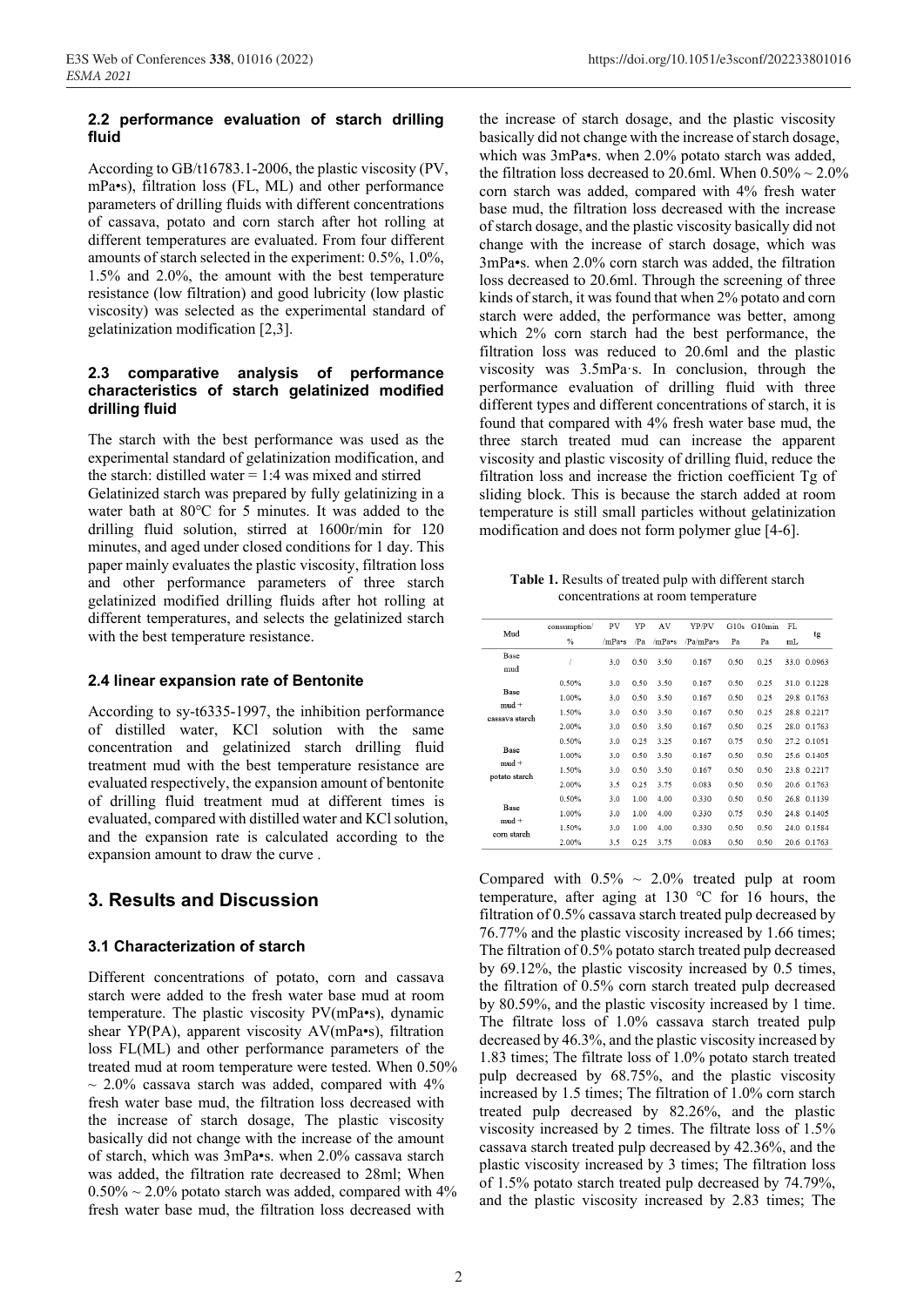filtration of 1.5% corn starch treated pulp decreased by 90% and the plastic viscosity increased by 2.5 times. The filtrate loss of 2.0% cassava starch treated pulp decreased by 48.57%, and the plastic viscosity increased by 4.83 times; The filtration of 2.0% potato starch treated pulp decreased by 90.29%, and the plastic viscosity increased by 2.83 times; The filtration of 2.0% corn starch treated pulp decreased by 68.93%, and the plastic viscosity increased by 2.83 times. The results showed that the comprehensive properties of 2.0% corn starch were the best at 130℃, the filtration of 2.0% corn starch treated pulp was 2ml and the plastic viscosity was 12MPa $\cdot$ s.

**Table 2.** Results of starch treated pulp with different concentrations at 130 ℃

|                                | consumption/ | PV     | YP   | AV        | YP/PV    | G10s | G10min | FL   |             |
|--------------------------------|--------------|--------|------|-----------|----------|------|--------|------|-------------|
| model                          | $\%$         | /mPa•s | /Pa  | $/m$ Pa•s | Pa/mPa•s | Pa   | Pa     | mL   | tg          |
|                                | 0.50%        | 8.0    | 0.75 | 8.75      | 0.094    | 0.50 | 0.50   | 7.2  | 0.5206      |
| Base                           | 1.00%        | 8.5    | 1.50 | 10.00     | 0.176    | 0.50 | 0.50   | 16.0 | 0.4663      |
| $mud +$<br>cassava starch      | 1.50%        | 12.0   | 2.00 | 14.00     | 0.167    | 0.75 | 0.50   |      | 16.6 0.4348 |
|                                | 2.00%        | 17.5   | 2.75 | 20.25     | 0.157    | 1.00 | 0.75   | 14.4 | 0.3839      |
| Base<br>$mud +$                | 0.50%        | 4.5    | 1.00 | 5.50      | 0.220    | 0.25 | 0.25   | 8.4  | 0.3541      |
|                                | 1.00%        | 7.5    | 0.75 | 8.25      | 0.100    | 0.25 | 0.25   | 8.0  | 0.3443      |
| potato starch                  | 1.50%        | 11.5   | 1.50 | 13.00     | 0.130    | 0.50 | 0.50   | 6.0  | 0.3443      |
|                                | 2.00%        | 11.5   | 3.75 | 14.25     | 0.330    | 0.75 | 0.50   | 5.6  | 0.3839      |
|                                | 0.50%        | 6.0    | 2.50 | 8.50      | 0.420    | 1.00 | 0.75   | 5.2  | 0.1317      |
| Base<br>$mud +$<br>corn starch | 1.00%        | 9.0    | 2.00 | 11.00     | 0.220    | 1.00 | 1.00   | 4.4  | 0.1493      |
|                                | 1.50%        | 10.5   | 3.25 | 13.75     | 0.310    | 0.75 | 0.75   | 2.4  | 0.1673      |
|                                | 2.00%        | 12.0   | 3.00 | 15.00     | 0.250    | 1.25 | 1.25   | 2.0  | 0.1763      |

Compared with 0.5%~2.0% treated pulp at room temperature, after aging at 140℃ for 16 hours, the filtration of 0.5% cassava starch treated pulp decreased by 73.55% and the plastic viscosity increased by 1.67 times; The filtration of 0.5% potato starch treated pulp decreased by 55.89%, the plastic viscosity increased by one time, the filtration of 0.5% corn starch treated pulp decreased by 69.4%, and the plastic viscosity increased by 1.17 times. The filtrate loss of 1.0% cassava starch treated pulp decreased by 39.6%, and the plastic viscosity increased by 2.42 times; The filtration loss of 1.0% potato starch treated pulp decreased by 44.53%, and the plastic viscosity increased by 1.67 times; The filtration loss of 1.0% corn starch treated pulp decreased by 61.29%, and the plastic viscosity increased by 1.67 times. The filtrate loss of 1.5% cassava starch treated pulp decreased by 37.5%, and the plastic viscosity increased by 3.83 times; The filtrate loss of 1.5% potato starch treated pulp decreased by 56.3%, and the plastic viscosity increased by 3.33 times; The filtration of 1.5% corn starch treated pulp decreased by 66.67%, and the plastic viscosity increased by 3.17 times. The filtration of 2.0% cassava starch treated pulp decreased by 46.43%, and the plastic viscosity increased by 5 times; The filtration loss of 2.0% potato starch treated pulp decreased by 52.43%, and the plastic viscosity increased by 3.29 times; The filtration loss of 2.0% corn starch treated pulp decreased by 63.11%, and the plastic viscosity increased by 4.71 times. It is concluded that the comprehensive performance of corn starch is the best at 140℃. Although the filtration of 2% corn starch treated pulp is only 7.6ml, its plastic viscosity is 20MPaꞏs, which is obviously high, poor lubricity and weak practicability. After hot rolling at 140℃, the

temperature resistance, filtration reduction and lubricity of the three Starch Treated pulps decreased significantly.

**Table 3.** Results of starch treated pulp with different concentrations at 140 ℃

| model           | consumption/ | PV     | YP              | AV        | YP/PV     | G10s | G10min | FL  | tg          |
|-----------------|--------------|--------|-----------------|-----------|-----------|------|--------|-----|-------------|
|                 | $\%$         | /mPa•s | /P <sub>a</sub> | $/m$ Pa•s | /Pa/mPa•s | Pa   | Pa     | mL  |             |
|                 | 0.50%        | 9.5    | 0.5             | 10.0      | 0.21      | 1.00 | 1.00   |     | 10.4 0.3057 |
| Base<br>$mud +$ | 1.00%        | 10.5   | 1.5             | 12.0      | 0.24      | 1.00 | 1.00   |     | 17.0 0.3153 |
| cassava starch  | 1.50%        | 14.5   | 0.5             | 15.0      | 0.21      | 1.50 | 1.00   |     | 18.0 0.2962 |
|                 | 2.00%        | 18.0   | 2.5             | 20.5      | 0.25      | 2.00 | 1.50   |     | 15.0 0.4040 |
|                 | 0.50%        | 6.0    | 1.0             | 7.0       | 0.25      | 0.50 | 0.50   |     | 12.0 0.2867 |
| Base<br>$mud +$ | 1.00%        | 8.0    | 3.0             | 11.0      | 0.13      | 0.50 | 0.50   |     | 11.2 0.3057 |
| potato starch   | 1.50%        | 13.0   | 2.0             | 15.0      | 0.23      | 0.75 | 0.50   |     | 10.4 0.3346 |
|                 | 2.00%        | 15.0   | 1.5             | 16.5      | 0.53      | 1.00 | 0.75   | 9.8 | 0.3443      |
|                 | 0.50%        | 6.5    | 2.5             | 9.0       | 0.54      | 1.50 | 1.00   | 8.2 | 0.3640      |
| Base<br>$mud +$ | 1.00%        | 8.0    | 2.0             | 10.0      | 0.25      | 0.50 | 0.50   | 9.6 | 0.3346      |
| corn starch     | 1.50%        | 12.5   | 4.0             | 16.5      | 0.32      | 0.75 | 0.50   | 8.0 | 0.3839      |
|                 | 2.00%        | 20.0   | 7.0             | 27.0      | 0.35      | 1.50 | 1.00   | 7.6 | 0.4142      |

In conclusion, the following conclusions can be drawn through the characterization of the concentration gradient properties of the three starches: The best starch content of 0.5%, 1.0%, 1.5% and 2.0% was 2%, which was used as the standard of subsequent gelatinization modification experiment. The highest temperature resistance of the three starches without gelatinization modification can only reach 130℃, and corn starch and potato starch are better than cassava starch in temperature resistance, filtration reduction and lubricity, among which corn starch is the best.

### **3.2 Comparative analysis of gelatinization properties of three kinds of starch**

It can be seen that the filtration loss of the three gelatinized starch treated slurries decreases significantly during the temperature rise from room temperature to 110 °C, and gradually increases at  $110 \sim 150$  °C. The temperature resistance, filtration reduction and lubricity of the gelatinized corn starch drilling fluid system are better than those of potato and cassava starch treatment agents. The temperature resistance and lubrication of the three gelatinized starch treated slurries after hot rolling at 140℃ The performance of fluid loss reduction and lubricity are significantly reduced, so the high temperature resistance can only reach 130℃. The lubricity of 2% gelatinized corn starch treated pulp is obviously better than that of corn starch treated pulp without gelatinization modification at the same concentration, but the temperature resistance and filtration reduction need to be further improved by adding other modifiers.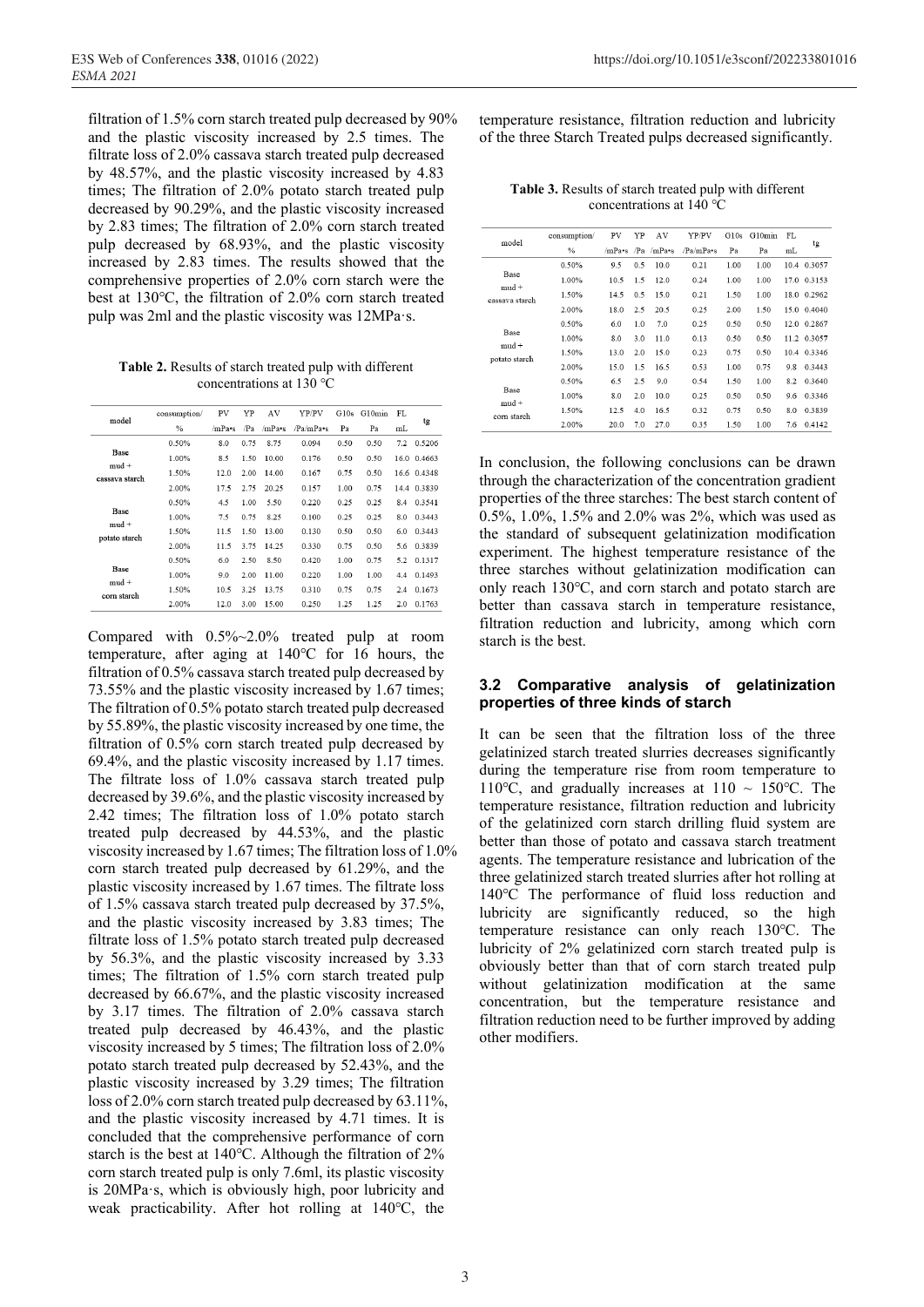**Table 4.** Results of three starch 2% gelatinized pulps at different temperatures

| Temperature | model   | PV             | YP  | AV     | YP/PV     | G10s | G10min | FL   | tg     |
|-------------|---------|----------------|-----|--------|-----------|------|--------|------|--------|
| °C          |         | /mPa•s         | /Pa | /mPa•s | /Pa/mPa•s | Pa   | Pa     | mL   |        |
|             | potato  | 6              | 1.5 | 7.5    | 0.25      | 0.50 | 0.50   | 15.0 | 0.1584 |
| 25          | Corn    | $\overline{2}$ | 1.0 | 3.0    | 0.50      | 0.25 | 0.25   | 5.6  | 0.1405 |
|             | cassava | 2              | 1.5 | 3.5    | 0.75      | 0.25 | 0.25   | 17.0 | 0.1228 |
|             | potato  | 9              | 3.5 | 12.5   | 0.39      | 0.50 | 0.50   | 6.0  | 0.2126 |
| 90          | Corn    | 5              | 3.0 | 8.0    | 0.60      | 0.25 | 0.25   | 5.6  | 0.2217 |
|             | cassava | $\overline{4}$ | 1.5 | 5.5    | 0.35      | 2.00 | 2.00   | 5.8  | 0.2586 |
|             | potato  | 14             | 3.5 | 18.0   | 0.25      | 1.00 | 1.00   | 5.6  | 0.2401 |
| 110         | Corn    | 9              | 3.0 | 10.0   | 0.33      | 0.50 | 0.50   | 5.2  | 0.2493 |
|             | cassava | 6              | 3.0 | 9.0    | 0.50      | 1.00 | 1.00   | 5.5  | 0.1944 |
|             | potato  | 19             | 3.5 | 22.5   | 0.18      | 1.00 | 1.00   | 11.2 | 0.1763 |
| 130         | Corn    | 13             | 3.0 | 16.0   | 0.23      | 0.50 | 0.50   | 7.0  | 0.4142 |
|             | cassava | 7              | 4.0 | 11.0   | 0.57      | 0.50 | 0.50   | 9.0  | 0.4348 |
|             | potato  | 17             | 1.0 | 18.0   | 0.06      | 1.00 | 1.00   | 16.0 | 0.1584 |
| 140         | Corn    | 10             | 2.0 | 12.0   | 0.20      | 0.50 | 0.50   | 14.0 | 0.1405 |
|             | cassava | 6              | 2.0 | 8.0    | 0.33      | 0.50 | 0.50   | 18.0 | 0.1317 |
|             | potato  | 20             | 4.0 | 24.0   | 0.20      | 2.50 | 2.00   | 15.0 | 0.1584 |
| 150         | Corn    | 14             | 4.0 | 18.0   | 0.29      | 2.00 | 2.00   | 16.0 | 0.1495 |
|             | cassava | 10             | 6.0 | 16.0   | 0.60      | 1.50 | 1.00   | 19.0 | 0.1317 |

#### **3.3 Linear expansion rate of Bentonite**

The inhibitor in the drilling fluid system mainly plays the role of stabilizing the wellbore and is one of the important treatment agents of water-based drilling fluid [7]. In the experiment, 2% potassium chloride inhibitor with low cost and good environmental protection performance was selected for comparative experiment, and 2% gelatinized corn starch with the best temperature resistance was selected to verify the inhibition. The linear expansion rate of bentonite with the same dosage of two inhibitors was evaluated.



**Fig. 1** Effect of 2% gelatinized corn starch solution on linear expansion rate of bentonite

The influence of the two treatment slurries on the linear expansion rate of bentonite is shown in Fig. 1. It can be seen from Fig.1 that the expansion rate of bentonite tablet after 2h in distilled water is 59.23%; The swelling rate of bentonite tablet after 2h in gelatinized corn starch treated pulp is 46.68%, and the inhibition effect of 2.0% potassium chloride treated pulp with the same concentration is the second. The experiment shows that gelatinized corn starch has a certain inhibition effect on the hydration and dispersion of bentonite, because the crystal forming area in starch particles changes from the

original closely arranged state to the loose state, The water absorption of starch increases rapidly. Starch is a hydrocarbon polymer with many hydroxyl groups in its branched chain, which will combine with clay molecules due to van der Waals force, so as to reduce the dispersion and expansion of clay particles; It can be seen that gelatinized corn starch can inhibit the expansion of bentonite [8-9].

### **4. Conclusion**

(1) Through the characterization of the concentration gradient properties of the three kinds of starch, it can be concluded that the best concentration of the four different starch concentrations of 0.5%, 1.0%, 1.5% and 2.0% is 2%. The high temperature resistance of the three kinds of starch without gelatinization modification can only reach 130℃, among which corn starch is better than potato and cassava starch in temperature resistance, filtration reduction and lubricity.

(2) Through the performance evaluation of three kinds of gelatinized starch treated mud, it is selected that the gelatinized corn starch gelatinized drilling fluid has better performance. After aging at room temperature for 24 hours, the temperature resistance and filtration reduction of the three gelatinized starch treated pulps were not obvious. After hot rolling at 90℃, 110℃, 130℃, 140℃ and 150℃, the performance was evaluated. The results showed that the filtration loss of the three gelatinized starch treated slurries decreased significantly from room temperature to 110°C, and gradually increased at 110  $\sim$ 150℃. The temperature resistance, filtration reduction and lubricity of the gelatinized corn starch drilling fluid system were better than those of the gelatinized potato and cassava starch treated slurries, However, the highest temperature resistance can only reach 130℃, and its lubricity is significantly better than that of corn starch treated pulp without gelatinization modification at the same concentration. It is necessary to further optimize and improve the temperature resistance by adding other modifiers [10].

(3) Through the linear expansion rate experiment of bentonite, it is concluded that the gelatinized corn starch can inhibit the hydration expansion of bentonite and inhibit the hydration dispersion of bentonite. Its inhibition effect is stronger than fresh water mud and slightly stronger than 2% KCl solution. The inhibition of the system can be improved by adding other suitable environmental friendly modifiers.

### **Acknowledgments**

The work was supported financially by Shaanxi Provincial Key Research and Development Program (2019GY-136), Key Scientific Research Program of Shaanxi Provincial Department of Education (21JY035) and Youth Innovation Team of Shaanxi University. And we thank the work of Modern Analysis and Testing Center of Xi`an Shiyou University.